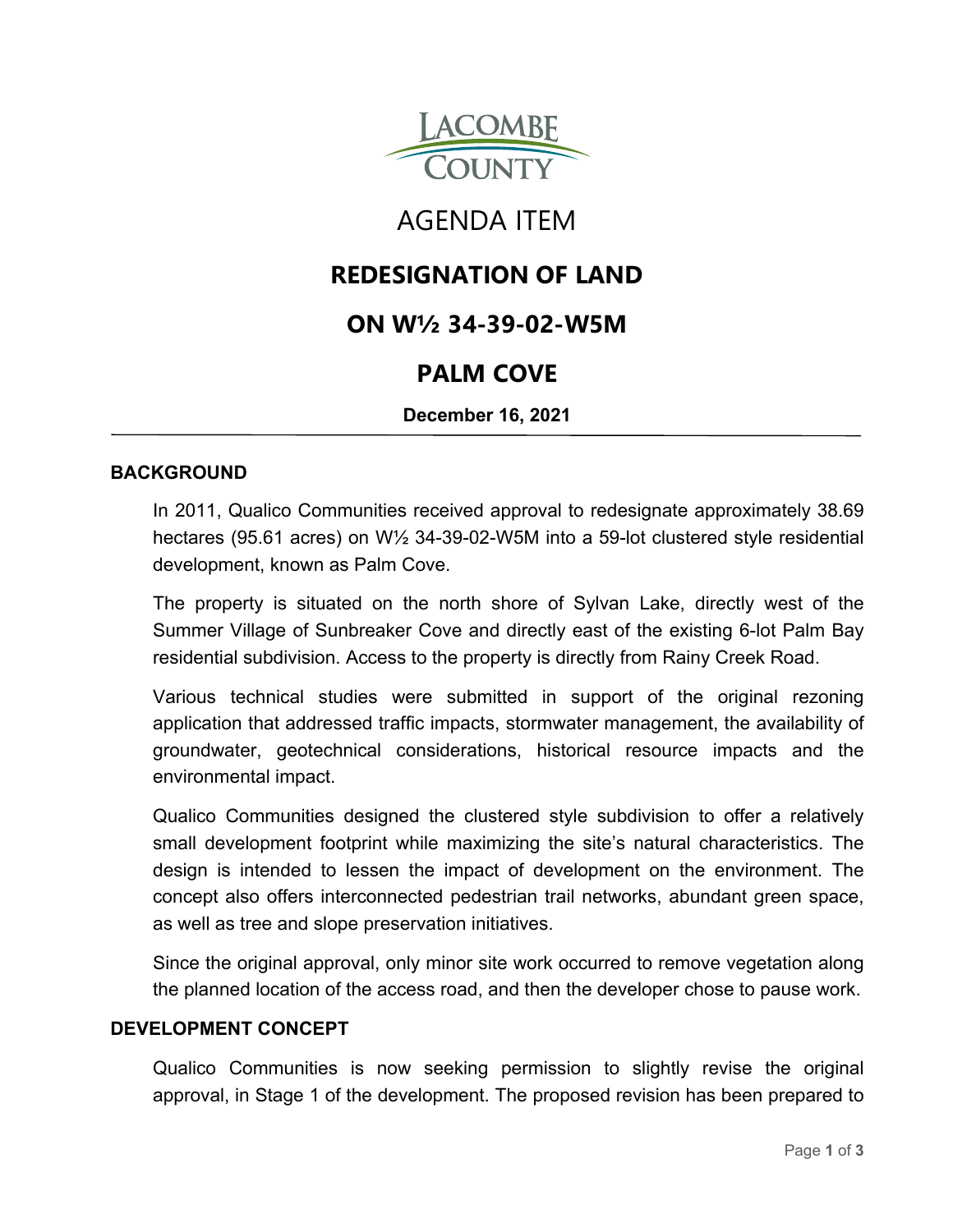retain as much as possible from the original approval. Attached as Appendix A is the proposed rezoning and subdivision.

The subdivision lot count in Stage 1 remains at 59-lots in the revised concept, but the location of some lots has changed. The lot sizing has been reduced from an average size of 0.40 acres to 0.25 acres. The reduction in lot sizing drastically reduced the footprint of Stage 1 which is now limited to the central and west-central portions of the site. Two new cul-de-sacs have been added to the west-central portion of the site, to take advantage of the proximity to the lake amenity areas and lake views.

Some technical studies were updated in accordance with the revised concept, while some original technical studies did not require revision.

In order to accommodate the proposed revision to the lot layout, approximately 3.05 hectares (7.54 acres) of W½ 34-39-02-W5M land must be rezoned from Agricultural 'A' District to Residential Conservation Cluster 'R-RCC' District.

After successful rezoning, a revision must be made to the existing subdivision approval.

#### **POLICY CONSIDERATIONS**

The subject property is within the boundary of the *Sylvan Lake Intermunicipal Development Plan (IDP)* and *Sylvan Lake Area Structure Plan (ASP)*. The property is identified for future residential use.

The development will further be required to be consistent with the County's *Municipal Development Plan* and *Land Use Bylaw*.

#### **ANALYSIS**

The subject lands are identified for future residential use, and the developer completed all required technical studies to inform the development concept. The smaller development footprint maximizes the site's natural characteristics, which conforms with our intent of the Residential Conservation Cluster 'R-RCC' District.

The proposed redesignation does not generally conflict with the *Sylvan Lake IDP*, the *Sylvan Lake ASP*, or the County's *Municipal Development Plan* and *Land Use Bylaw*.

#### **LEGISLATIVE RESPONSIBILITIES**

The *Municipal Government Act* gives Council the sole authority and responsibility to consider amendments to the *Land Use Bylaw*. In dealing with any request to change the land use zoning of a parcel of land, Council is required to consider: